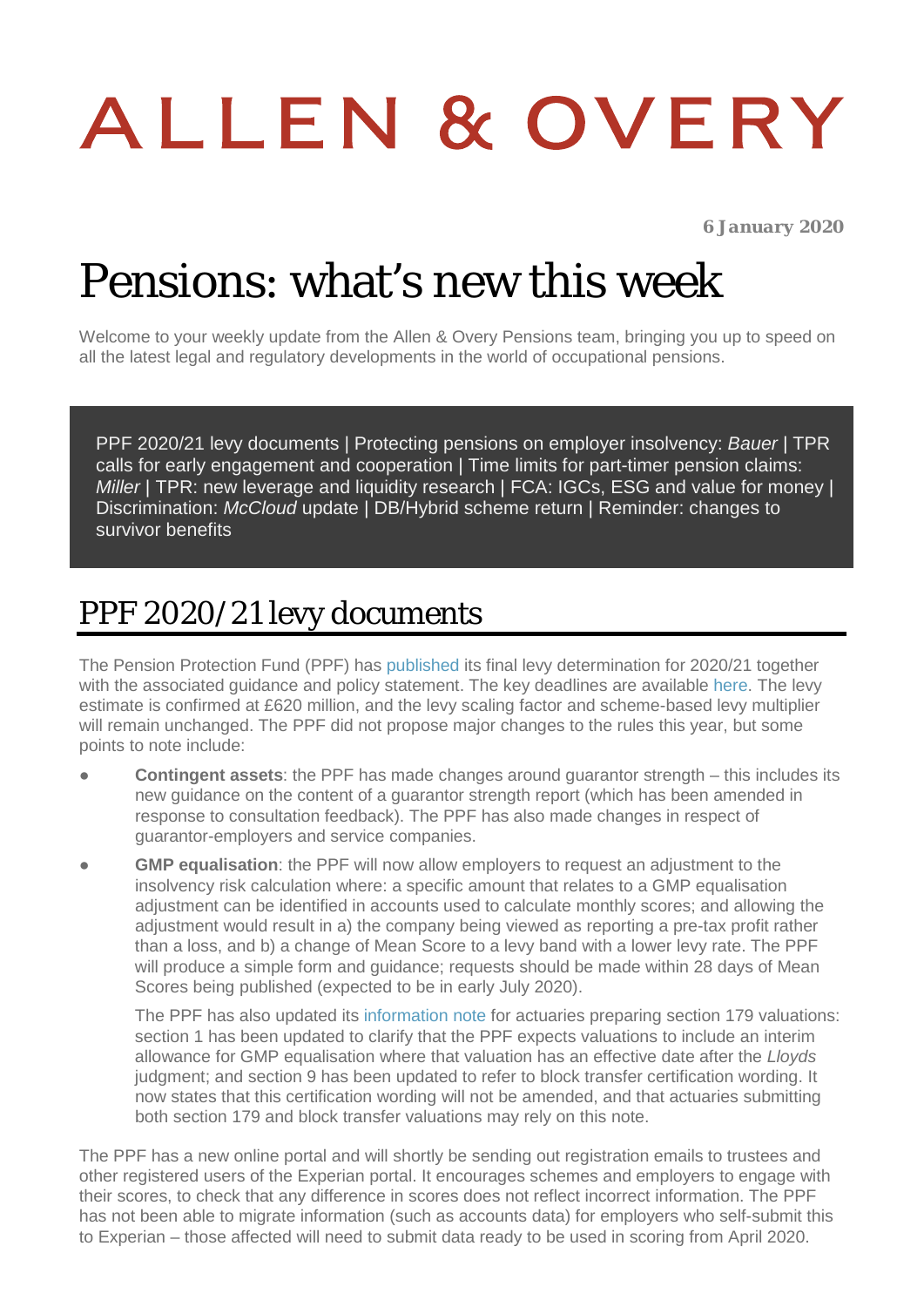The PPF has also launched a [consultation](https://ppf.co.uk/levy-payers/help-shape-our-rules) on changes to its insolvency risk scoring methodology from levy year 2021/22. This is open until 11 February 2020 (press release available [here\)](https://ppf.co.uk/news/introducing-our-new-partnership-dun-bradstreet). The PPF currently estimates that 20% of schemes would see increased levies on the proposed basis, particularly those with employers on scorecard 1 (Non-Subsidiaries £30m+ and Large Subsidiaries). Further consultations on the levy framework and rules for 2021/22 will follow.

## <span id="page-1-0"></span>Protecting pensions on employer insolvency: *Bauer*

The Court of Justice of the European Union has ruled that although the Insolvency Directive does not require rights to be guaranteed in full (that is, in the case of the UK, the Pension Protection Fund does not have to provide 100% of an individual's expected scheme benefits), a reduction in benefits cannot be 'manifestly disproportionate'. The court considered that a reduction is manifestly disproportionate where, even though the individual is in receipt of at least 50% of their acquired rights, as a result of the reduction the individual is living, or would have to live, below the at-risk of poverty threshold for that member state (as published by Eurostat): *[Bauer](http://curia.europa.eu/juris/document/document.jsf?text=&docid=221800&pageIndex=0&doclang=EN&mode=lst&dir=&occ=first&part=1&cid=8942402)*.

The PPF has [announced](https://www.ppf.co.uk/news/ecj-judgment-psv-v-bauer) that it is discussing the decision with the government; in the meantime it will continue to make payments at existing levels, and to assess and increase payments to those affected by the *Hampshire* ruling.

### <span id="page-1-1"></span>TPR calls for early engagement and cooperation

The Pensions Regulator (TPR) has used its latest [compliance and enforcement bulletin](https://www.thepensionsregulator.gov.uk/en/document-library/enforcement-activity/enforcement-bulletins/compliance-and-enforcement-quarterly-bulletin-july-to-september-2019) to call for trustees to engage early with TPR on corporate transactions. The press release is available [here.](https://www.thepensionsregulator.gov.uk/en/media-hub/press-releases/trustees-urged-engage-early-and-be-transparent) The enforcement section of the bulletin highlights that as well as issuing 18 formal 'section 72' information gathering notices during the quarter, TPR prosecuted two individuals for failing to respond to a section 72 notice. TPR has urged trustees and employers to respond to its enquiries rather than waiting for a formal notice.

TPR also reports on auto-enrolment inspections of some of the UK's largest employers to monitor ongoing compliance, assess risks, and understand operational capabilities.

### <span id="page-1-2"></span>Time limits for part-timer pension claims: *Miller*

The Supreme Court has unanimously held that pension claims by part-time judges under the Part-time Workers' Directive, as applied by regulations (the PWTR), were not made out of time: *[Miller](https://www.bailii.org/uk/cases/UKSC/2019/60.html)*.

The case is the latest development in long-running litigation over pensions for part-time judges. The appellants had each held one or more appointments as a fee-paid part-time judge, and illustrated various combinations of part-time and full-time appointments over a judicial career. In November 2018, the Court of Justice of the European Union handed down its decision, in the related case of *O'Brien*, about the periods of service to be taken into account when calculating the pension [\(WNTW,](https://www.aohub.com/aohub/publications/pensions-whats-new-this-week_80?nav=FRbANEucS95NMLRN47z%2BeeOgEFCt8EGQ71hKXzqW2Ec%3D&key=BcJlhLtdCv6%2FJTDZxvL23TQa3JHL2AIGr93BnQjo2SkGJpG9xDX7S2thDpAQsCconWHAwe6cJTkF6MqU6tQ2abXPgBQWpnip) 12 November 2018). Following this decision, the government argued these claims were out of time because they had been lodged more than three months after the end of a part-time appointment.

The PTWR provide that the time limit for a complaint is three months 'beginning with the date of the less favourable treatment or detriment to which the complaint relates or, where an act or failure to act is part of a series of similar acts or failures comprising the less favourable treatment or detriment, the last of them'. The Supreme Court agreed with the appellants that less favourable treatment took place (or would take place) at the point of retirement – a complaint could be made about the failure to provide a pension both during the period of service and at the point of retirement. The government's statement in response to the decision is available [here.](https://assets.publishing.service.gov.uk/government/uploads/system/uploads/attachment_data/file/854242/et-communication-fee-paid-judges-ob2-miller-december-2019.pdf)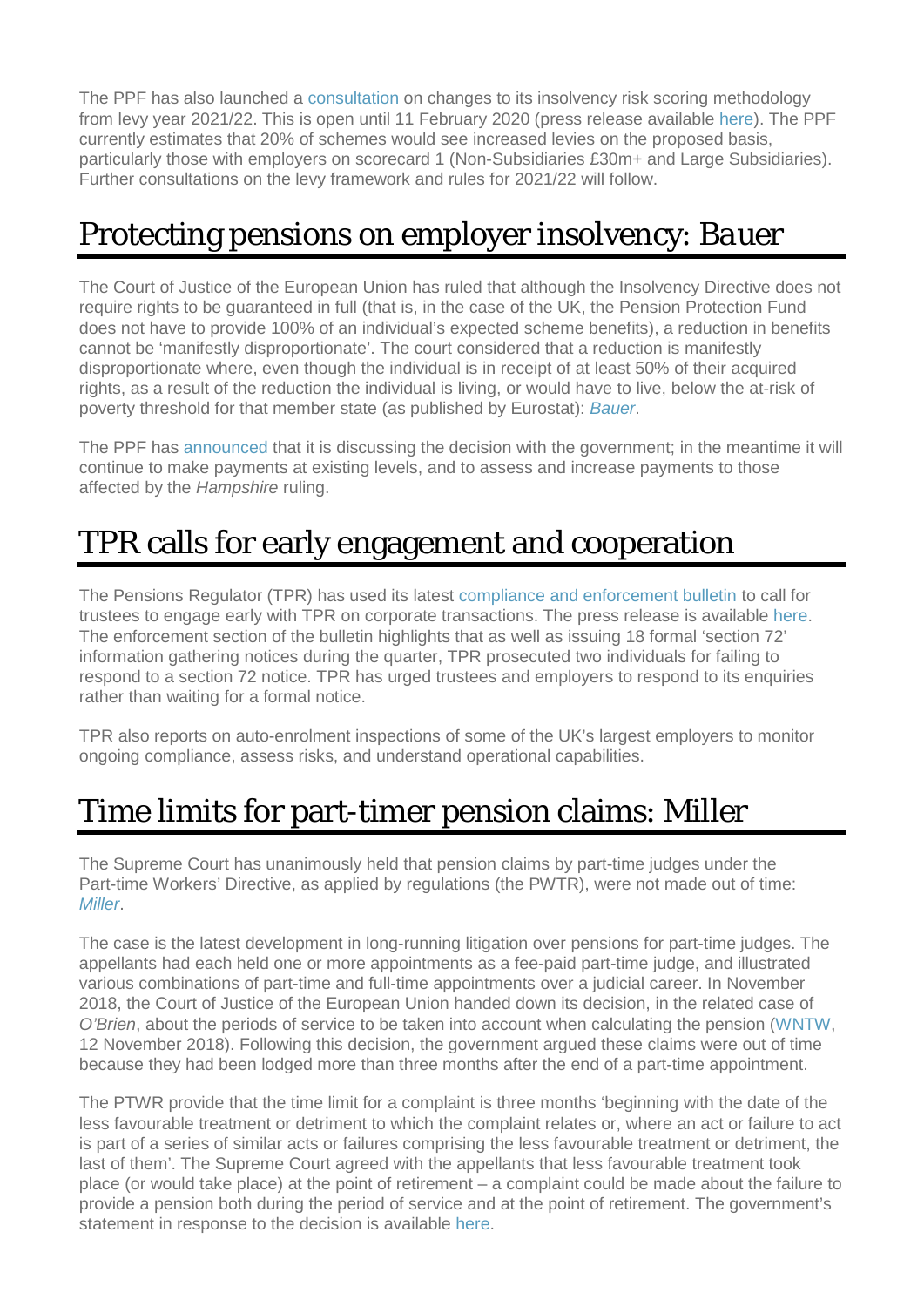# <span id="page-2-0"></span>TPR: new leverage and liquidity research

TPR has published new [research](https://www.thepensionsregulator.gov.uk/-/media/thepensionsregulator/files/import/pdf/db-pension-scheme-leverage-and-liquidity-survey.ashx?la=en&hash=1DDBD287D5C70959DE58F3F36FA632095A21D0B7) on investments by some of the largest UK DB schemes. The leverage and liquidity survey was designed to assess the potential for systemic risks arising from the use of leverage in DB pension schemes, and includes a number of statistics on the funding and investment allocation of these schemes which may be of interest to trustees of other schemes.

According to the survey, there has been a significant increase in the number of schemes developing strategies to match scheme cashflows, often with reliance on contractual cashflows and/or an expected illiquidity premium. Almost half of schemes had increased their use of leverage in the last five years. TPR has [commented](https://www.thepensionsregulator.gov.uk/en/media-hub/press-releases/tpr-issues-leverage-and-liquidity-research) that although many schemes are well-diversified and are actively monitoring potential risks, some are seeking higher investment returns through riskier investment strategies, which could be damaging in the event of adverse economic shocks. Risk may be concentrated within individual schemes, and TPR will be considering further how best to address these issues. Trustees should note that TPR continues to take a cautious approach to illiquid investments, commenting that some longer-term illiquid investments may not adequately allow for climate change-related risks.

#### <span id="page-2-1"></span>FCA: IGCs, ESG and value for money

The Financial Conduct Authority (FCA) has [published](https://www.fca.org.uk/publication/policy/ps19-30.pdf) changes to the remit of Independent Governance Committees (IGCs) that provide independent oversight of personal pension schemes (including Governance Advisory Arrangements which apply as a proportionate alternative for firms in some circumstances). The changes include a new duty to consider and report on their firm's policies on environmental, social and governance (ESG) issues, 'non-financial matters' (including clients' ethical concerns on ESG) and stewardship; and a new duty to oversee the value for money of investment pathway solutions for drawdown. The changes come into force on 6 April 2020 (subject to some transitional provisions).

The FCA's policy statement notes that it does not expect IGCs to consider and report on every policy of the firm on financially material considerations, but to exercise their judgement and prioritise issues based on the risk of harm to consumers. The FCA expects IGCs to have sufficient collective expertise to form judgements on the firm's policies and to raise concerns where appropriate – it recognises that IGCs may need to be 'upskilled' through training of existing members, recruitment of new members with expertise, and use of external experts at meetings.

The FCA has also provided an update on other work, including its report on the effectiveness of IGCs (expected in Q2 2020), its work with TPR on common principles and standards for the assessment of value for money (ongoing), and its policy statement on transaction cost disclosure [\(WNTW,](https://www.aohub.com/aohub/publications/pensions-whats-new-this-week_94?nav=FRbANEucS95NMLRN47z%2BeeOgEFCt8EGQ71hKXzqW2Ec%3D&key=BcJlhLtdCv6%2FJTDZxvL23TQa3JHL2AIGr93BnQjo2SkGJpG9xDX7S2thDpAQsCconWHAwe6cJTkfqpq8dP8dILUKIYbf2%2B19) 4 March 2019) and consultation on climate-related disclosures (both expected in early 2020).

# <span id="page-2-2"></span>Discrimination: *McCloud* update

The Fire Brigades Union (FBU) has published an [update](https://www.fbu.org.uk/news/2019/12/18/firefighters-win-back-pensions-blow-government) on the remedy for firefighters in this long-running litigation. The Court of Appeal had earlier ruled that transitional scheme closure arrangements in relation to the Judicial Pension Scheme and the Firefighters' Pension Scheme were unlawfully discriminatory, and the government had confirmed that it intended to remedy the difference in treatment across public service schemes. According to the FBU, the tribunal has made an interim declaration that certain claimants are entitled to be treated as members of the closed scheme – this is to cover circumstances such as retirement on the grounds of ill-health. More details are available [here;](https://www.fbu.org.uk/circular/2019hoc0664mw/pensions-another-step-forward-our-fight-important-information-following) the final declaration is expected in summer 2020.